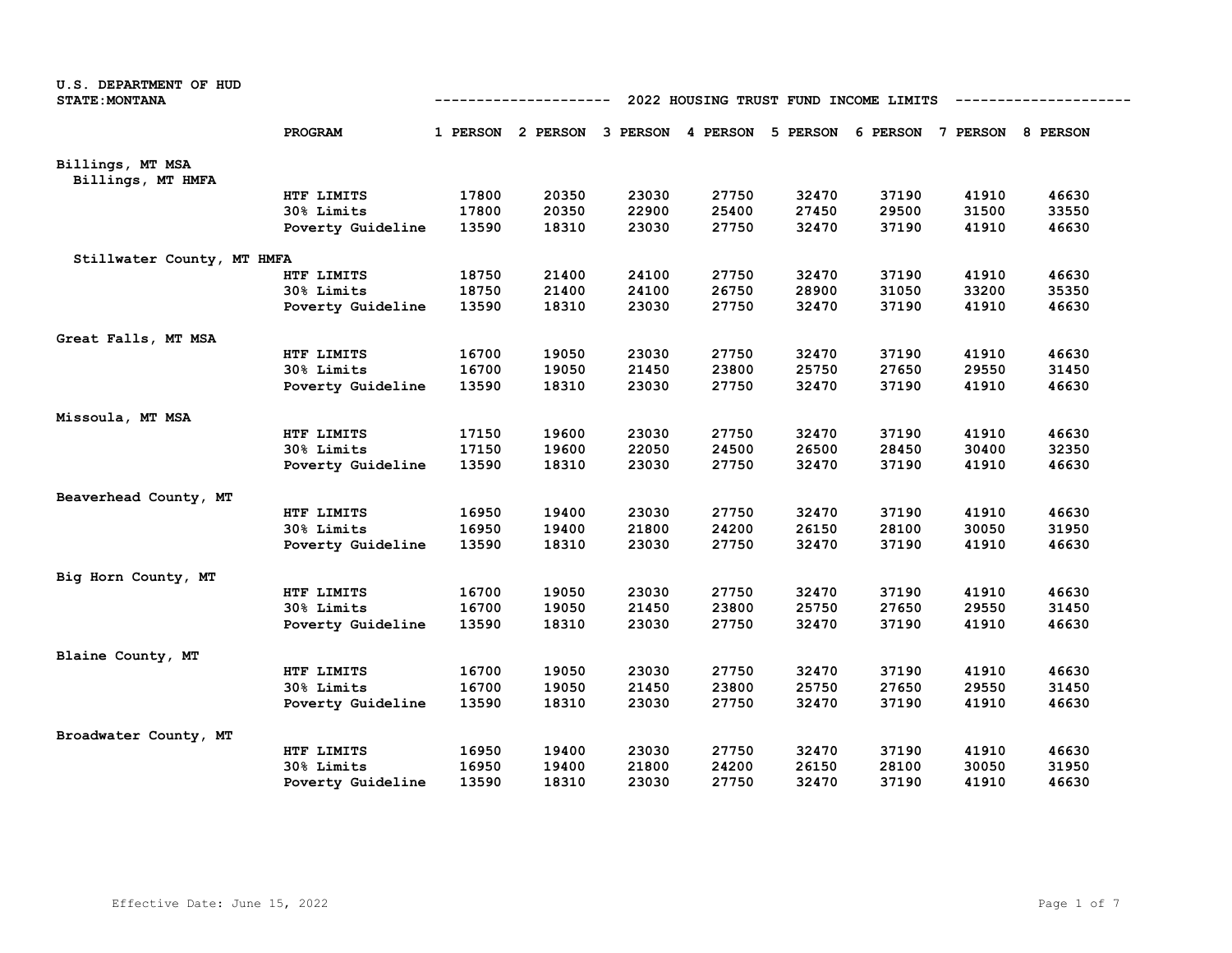| U.S. DEPARTMENT OF HUD<br><b>STATE: MONTANA</b> |                   |       | ----------                                                              |       |       |       | 2022 HOUSING TRUST FUND INCOME LIMITS |       |       |
|-------------------------------------------------|-------------------|-------|-------------------------------------------------------------------------|-------|-------|-------|---------------------------------------|-------|-------|
|                                                 | PROGRAM           |       | 1 PERSON 2 PERSON 3 PERSON 4 PERSON 5 PERSON 6 PERSON 7 PERSON 8 PERSON |       |       |       |                                       |       |       |
| Carter County, MT                               |                   |       |                                                                         |       |       |       |                                       |       |       |
|                                                 | HTF LIMITS        | 16700 | 19050                                                                   | 23030 | 27750 | 32470 | 37190                                 | 41910 | 46630 |
|                                                 | 30% Limits        | 16700 | 19050                                                                   | 21450 | 23800 | 25750 | 27650                                 | 29550 | 31450 |
|                                                 | Poverty Guideline | 13590 | 18310                                                                   | 23030 | 27750 | 32470 | 37190                                 | 41910 | 46630 |
| Chouteau County, MT                             |                   |       |                                                                         |       |       |       |                                       |       |       |
|                                                 | HTF LIMITS        | 16700 | 19050                                                                   | 23030 | 27750 | 32470 | 37190                                 | 41910 | 46630 |
|                                                 | 30% Limits        | 16700 | 19050                                                                   | 21450 | 23800 | 25750 | 27650                                 | 29550 | 31450 |
|                                                 | Poverty Guideline | 13590 | 18310                                                                   | 23030 | 27750 | 32470 | 37190                                 | 41910 | 46630 |
| Custer County, MT                               |                   |       |                                                                         |       |       |       |                                       |       |       |
|                                                 | HTF LIMITS        | 17150 | 19600                                                                   | 23030 | 27750 | 32470 | 37190                                 | 41910 | 46630 |
|                                                 | 30% Limits        | 17150 | 19600                                                                   | 22050 | 24500 | 26500 | 28450                                 | 30400 | 32350 |
|                                                 | Poverty Guideline | 13590 | 18310                                                                   | 23030 | 27750 | 32470 | 37190                                 | 41910 | 46630 |
| Daniels County, MT                              |                   |       |                                                                         |       |       |       |                                       |       |       |
|                                                 | HTF LIMITS        | 17150 | 19600                                                                   | 23030 | 27750 | 32470 | 37190                                 | 41910 | 46630 |
|                                                 | 30% Limits        | 17150 | 19600                                                                   | 22050 | 24500 | 26500 | 28450                                 | 30400 | 32350 |
|                                                 | Poverty Guideline | 13590 | 18310                                                                   | 23030 | 27750 | 32470 | 37190                                 | 41910 | 46630 |
| Dawson County, MT                               |                   |       |                                                                         |       |       |       |                                       |       |       |
|                                                 | HTF LIMITS        | 17150 | 19600                                                                   | 23030 | 27750 | 32470 | 37190                                 | 41910 | 46630 |
|                                                 | 30% Limits        | 17150 | 19600                                                                   | 22050 | 24500 | 26500 | 28450                                 | 30400 | 32350 |
|                                                 | Poverty Guideline | 13590 | 18310                                                                   | 23030 | 27750 | 32470 | 37190                                 | 41910 | 46630 |
| Deer Lodge County, MT                           |                   |       |                                                                         |       |       |       |                                       |       |       |
|                                                 | HTF LIMITS        | 16700 | 19050                                                                   | 23030 | 27750 | 32470 | 37190                                 | 41910 | 46630 |
|                                                 | 30% Limits        | 16700 | 19050                                                                   | 21450 | 23800 | 25750 | 27650                                 | 29550 | 31450 |
|                                                 | Poverty Guideline | 13590 | 18310                                                                   | 23030 | 27750 | 32470 | 37190                                 | 41910 | 46630 |
| Fallon County, MT                               |                   |       |                                                                         |       |       |       |                                       |       |       |
|                                                 | HTF LIMITS        | 19050 | 21750                                                                   | 24450 | 27750 | 32470 | 37190                                 | 41910 | 46630 |
|                                                 | 30% Limits        | 19050 | 21750                                                                   | 24450 | 27150 | 29350 | 31500                                 | 33700 | 35850 |
|                                                 | Poverty Guideline | 13590 | 18310                                                                   | 23030 | 27750 | 32470 | 37190                                 | 41910 | 46630 |
| Fergus County, MT                               |                   |       |                                                                         |       |       |       |                                       |       |       |
|                                                 | HTF LIMITS        | 16700 | 19050                                                                   | 23030 | 27750 | 32470 | 37190                                 | 41910 | 46630 |
|                                                 | 30% Limits        | 16700 | 19050                                                                   | 21450 | 23800 | 25750 | 27650                                 | 29550 | 31450 |
|                                                 | Poverty Guideline | 13590 | 18310                                                                   | 23030 | 27750 | 32470 | 37190                                 | 41910 | 46630 |
| Flathead County, MT                             |                   |       |                                                                         |       |       |       |                                       |       |       |
|                                                 | HTF LIMITS        | 16700 | 19050                                                                   | 23030 | 27750 | 32470 | 37190                                 | 41910 | 46630 |
|                                                 | 30% Limits        | 16700 | 19050                                                                   | 21450 | 23800 | 25750 | 27650                                 | 29550 | 31450 |
|                                                 | Poverty Guideline | 13590 | 18310                                                                   | 23030 | 27750 | 32470 | 37190                                 | 41910 | 46630 |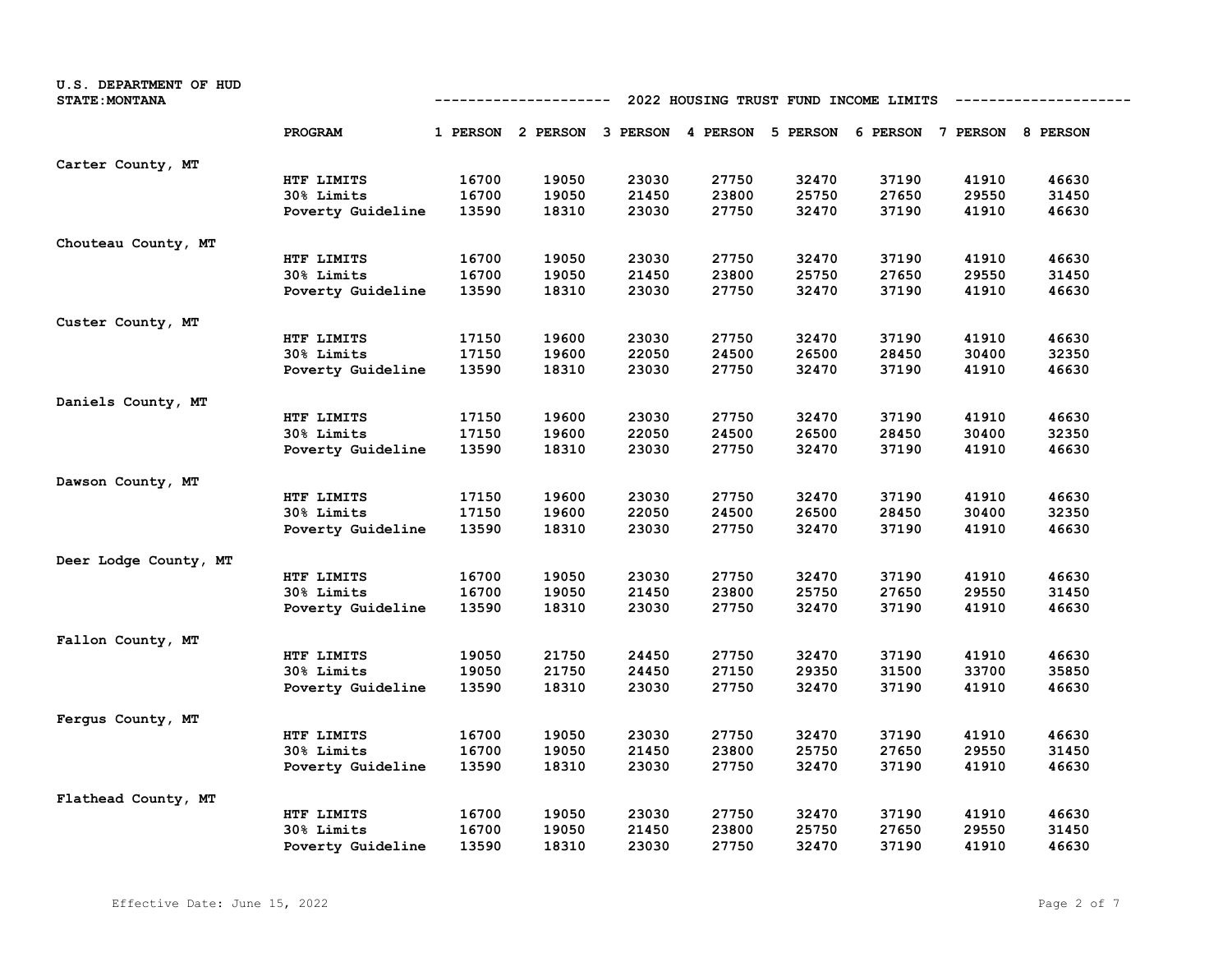| U.S. DEPARTMENT OF HUD<br><b>STATE: MONTANA</b> |                   |       | ----------                                   |       | 2022 HOUSING TRUST FUND INCOME LIMITS |       |       |                            |       |
|-------------------------------------------------|-------------------|-------|----------------------------------------------|-------|---------------------------------------|-------|-------|----------------------------|-------|
|                                                 | PROGRAM           |       | 1 PERSON 2 PERSON 3 PERSON 4 PERSON 5 PERSON |       |                                       |       |       | 6 PERSON 7 PERSON 8 PERSON |       |
| Gallatin County, MT                             |                   |       |                                              |       |                                       |       |       |                            |       |
|                                                 | HTF LIMITS        | 20900 | 23850                                        | 26850 | 29800                                 | 32470 | 37190 | 41910                      | 46630 |
|                                                 | 30% Limits        | 20900 | 23850                                        | 26850 | 29800                                 | 32200 | 34600 | 37000                      | 39350 |
|                                                 | Poverty Guideline | 13590 | 18310                                        | 23030 | 27750                                 | 32470 | 37190 | 41910                      | 46630 |
| Garfield County, MT                             |                   |       |                                              |       |                                       |       |       |                            |       |
|                                                 | HTF LIMITS        | 16700 | 19050                                        | 23030 | 27750                                 | 32470 | 37190 | 41910                      | 46630 |
|                                                 | 30% Limits        | 16700 | 19050                                        | 21450 | 23800                                 | 25750 | 27650 | 29550                      | 31450 |
|                                                 | Poverty Guideline | 13590 | 18310                                        | 23030 | 27750                                 | 32470 | 37190 | 41910                      | 46630 |
| Glacier County, MT                              |                   |       |                                              |       |                                       |       |       |                            |       |
|                                                 | HTF LIMITS        | 16700 | 19050                                        | 23030 | 27750                                 | 32470 | 37190 | 41910                      | 46630 |
|                                                 | 30% Limits        | 16700 | 19050                                        | 21450 | 23800                                 | 25750 | 27650 | 29550                      | 31450 |
|                                                 | Poverty Guideline | 13590 | 18310                                        | 23030 | 27750                                 | 32470 | 37190 | 41910                      | 46630 |
| Golden Valley County, MT                        |                   |       |                                              |       |                                       |       |       |                            |       |
|                                                 | HTF LIMITS        | 17100 | 19550                                        | 23030 | 27750                                 | 32470 | 37190 | 41910                      | 46630 |
|                                                 | 30% Limits        | 17100 | 19550                                        | 22000 | 24400                                 | 26400 | 28350 | 30300                      | 32250 |
|                                                 | Poverty Guideline | 13590 | 18310                                        | 23030 | 27750                                 | 32470 | 37190 | 41910                      | 46630 |
| Granite County, MT                              |                   |       |                                              |       |                                       |       |       |                            |       |
|                                                 | HTF LIMITS        | 16700 | 19050                                        | 23030 | 27750                                 | 32470 | 37190 | 41910                      | 46630 |
|                                                 | 30% Limits        | 16700 | 19050                                        | 21450 | 23800                                 | 25750 | 27650 | 29550                      | 31450 |
|                                                 | Poverty Guideline | 13590 | 18310                                        | 23030 | 27750                                 | 32470 | 37190 | 41910                      | 46630 |
| Hill County, MT                                 |                   |       |                                              |       |                                       |       |       |                            |       |
|                                                 | HTF LIMITS        | 16700 | 19050                                        | 23030 | 27750                                 | 32470 | 37190 | 41910                      | 46630 |
|                                                 | 30% Limits        | 16700 | 19050                                        | 21450 | 23800                                 | 25750 | 27650 | 29550                      | 31450 |
|                                                 | Poverty Guideline | 13590 | 18310                                        | 23030 | 27750                                 | 32470 | 37190 | 41910                      | 46630 |
| Jefferson County, MT                            |                   |       |                                              |       |                                       |       |       |                            |       |
|                                                 | HTF LIMITS        | 19050 | 21800                                        | 24500 | 27750                                 | 32470 | 37190 | 41910                      | 46630 |
|                                                 | 30% Limits        | 19050 | 21800                                        | 24500 | 27200                                 | 29400 | 31600 | 33750                      | 35950 |
|                                                 | Poverty Guideline | 13590 | 18310                                        | 23030 | 27750                                 | 32470 | 37190 | 41910                      | 46630 |
| Judith Basin County, MT                         |                   |       |                                              |       |                                       |       |       |                            |       |
|                                                 | HTF LIMITS        | 16700 | 19050                                        | 23030 | 27750                                 | 32470 | 37190 | 41910                      | 46630 |
|                                                 | 30% Limits        | 16700 | 19050                                        | 21450 | 23800                                 | 25750 | 27650 | 29550                      | 31450 |
|                                                 | Poverty Guideline | 13590 | 18310                                        | 23030 | 27750                                 | 32470 | 37190 | 41910                      | 46630 |
| Lake County, MT                                 |                   |       |                                              |       |                                       |       |       |                            |       |
|                                                 | HTF LIMITS        | 16700 | 19050                                        | 23030 | 27750                                 | 32470 | 37190 | 41910                      | 46630 |
|                                                 | 30% Limits        | 16700 | 19050                                        | 21450 | 23800                                 | 25750 | 27650 | 29550                      | 31450 |
|                                                 | Poverty Guideline | 13590 | 18310                                        | 23030 | 27750                                 | 32470 | 37190 | 41910                      | 46630 |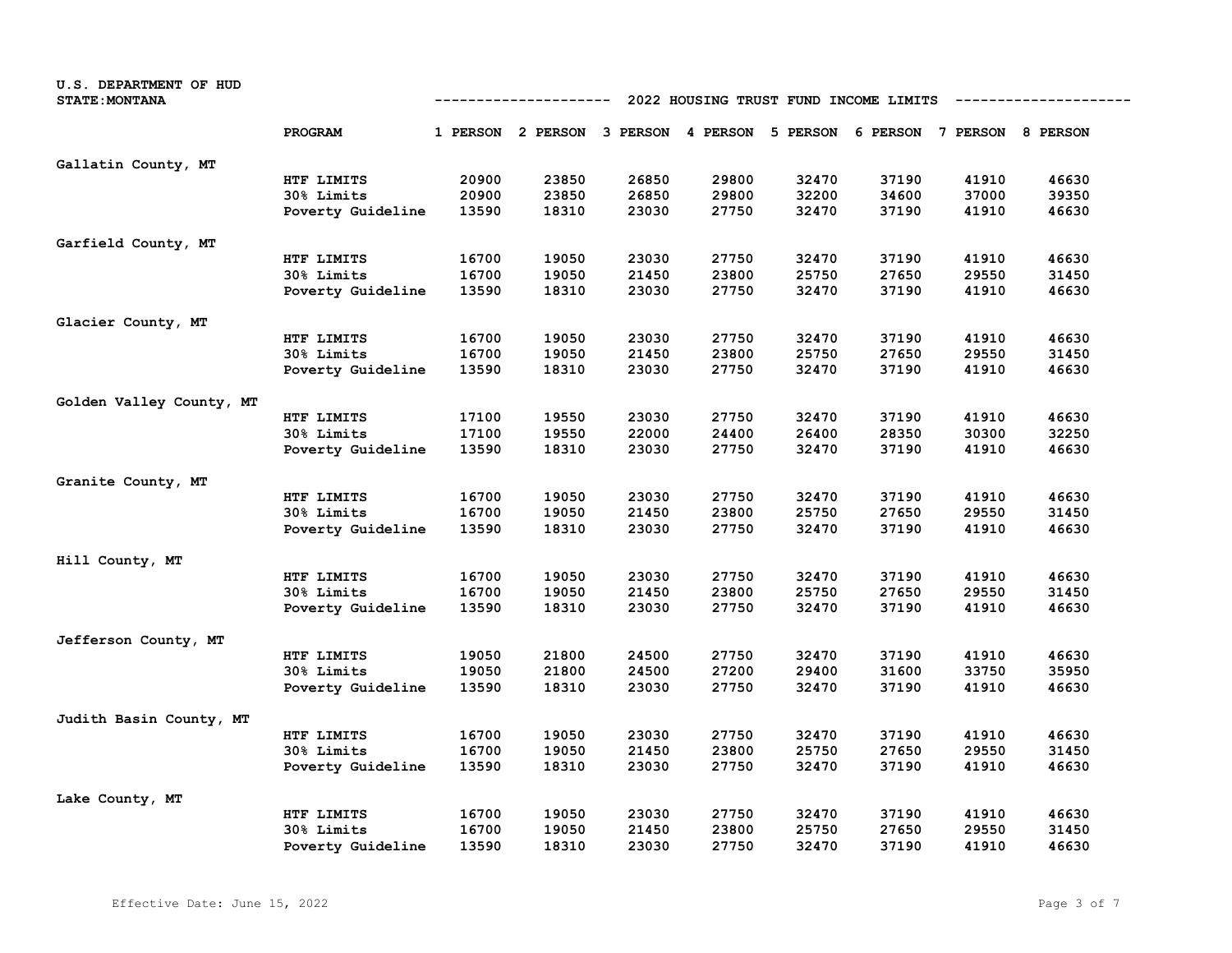| U.S. DEPARTMENT OF HUD<br><b>STATE: MONTANA</b> | 2022 HOUSING TRUST FUND INCOME LIMITS<br>-----------------<br>---------- |       |                                     |       |       |                                     |       |       |       |
|-------------------------------------------------|--------------------------------------------------------------------------|-------|-------------------------------------|-------|-------|-------------------------------------|-------|-------|-------|
|                                                 | PROGRAM                                                                  |       | 1 PERSON 2 PERSON 3 PERSON 4 PERSON |       |       | 5 PERSON 6 PERSON 7 PERSON 8 PERSON |       |       |       |
| Lewis and Clark County, MT                      |                                                                          |       |                                     |       |       |                                     |       |       |       |
|                                                 | HTF LIMITS                                                               | 20650 | 23600                               | 26550 | 29500 | 32470                               | 37190 | 41910 | 46630 |
|                                                 | 30% Limits                                                               | 20650 | 23600                               | 26550 | 29500 | 31900                               | 34250 | 36600 | 38950 |
|                                                 | Poverty Guideline                                                        | 13590 | 18310                               | 23030 | 27750 | 32470                               | 37190 | 41910 | 46630 |
| Liberty County, MT                              |                                                                          |       |                                     |       |       |                                     |       |       |       |
|                                                 | HTF LIMITS                                                               | 16700 | 19050                               | 23030 | 27750 | 32470                               | 37190 | 41910 | 46630 |
|                                                 | 30% Limits                                                               | 16700 | 19050                               | 21450 | 23800 | 25750                               | 27650 | 29550 | 31450 |
|                                                 | Poverty Guideline                                                        | 13590 | 18310                               | 23030 | 27750 | 32470                               | 37190 | 41910 | 46630 |
| Lincoln County, MT                              |                                                                          |       |                                     |       |       |                                     |       |       |       |
|                                                 | HTF LIMITS                                                               | 16700 | 19050                               | 23030 | 27750 | 32470                               | 37190 | 41910 | 46630 |
|                                                 | 30% Limits                                                               | 16700 | 19050                               | 21450 | 23800 | 25750                               | 27650 | 29550 | 31450 |
|                                                 | Poverty Guideline                                                        | 13590 | 18310                               | 23030 | 27750 | 32470                               | 37190 | 41910 | 46630 |
| Madison County, MT                              |                                                                          |       |                                     |       |       |                                     |       |       |       |
|                                                 | HTF LIMITS                                                               | 16700 | 19050                               | 23030 | 27750 | 32470                               | 37190 | 41910 | 46630 |
|                                                 | 30% Limits                                                               | 16700 | 19050                               | 21450 | 23800 | 25750                               | 27650 | 29550 | 31450 |
|                                                 | Poverty Guideline                                                        | 13590 | 18310                               | 23030 | 27750 | 32470                               | 37190 | 41910 | 46630 |
| McCone County, MT                               |                                                                          |       |                                     |       |       |                                     |       |       |       |
|                                                 | HTF LIMITS                                                               | 16700 | 19050                               | 23030 | 27750 | 32470                               | 37190 | 41910 | 46630 |
|                                                 | 30% Limits                                                               | 16700 | 19050                               | 21450 | 23800 | 25750                               | 27650 | 29550 | 31450 |
|                                                 | Poverty Guideline                                                        | 13590 | 18310                               | 23030 | 27750 | 32470                               | 37190 | 41910 | 46630 |
| Meagher County, MT                              |                                                                          |       |                                     |       |       |                                     |       |       |       |
|                                                 | HTF LIMITS                                                               | 16700 | 19050                               | 23030 | 27750 | 32470                               | 37190 | 41910 | 46630 |
|                                                 | 30% Limits                                                               | 16700 | 19050                               | 21450 | 23800 | 25750                               | 27650 | 29550 | 31450 |
|                                                 | Poverty Guideline                                                        | 13590 | 18310                               | 23030 | 27750 | 32470                               | 37190 | 41910 | 46630 |
| Mineral County, MT                              |                                                                          |       |                                     |       |       |                                     |       |       |       |
|                                                 | HTF LIMITS                                                               | 16700 | 19050                               | 23030 | 27750 | 32470                               | 37190 | 41910 | 46630 |
|                                                 | 30% Limits                                                               | 16700 | 19050                               | 21450 | 23800 | 25750                               | 27650 | 29550 | 31450 |
|                                                 | Poverty Guideline                                                        | 13590 | 18310                               | 23030 | 27750 | 32470                               | 37190 | 41910 | 46630 |
| Musselshell County, MT                          |                                                                          |       |                                     |       |       |                                     |       |       |       |
|                                                 | HTF LIMITS                                                               | 16700 | 19050                               | 23030 | 27750 | 32470                               | 37190 | 41910 | 46630 |
|                                                 | 30% Limits                                                               | 16700 | 19050                               | 21450 | 23800 | 25750                               | 27650 | 29550 | 31450 |
|                                                 | Poverty Guideline                                                        | 13590 | 18310                               | 23030 | 27750 | 32470                               | 37190 | 41910 | 46630 |
| Park County, MT                                 |                                                                          |       |                                     |       |       |                                     |       |       |       |
|                                                 | HTF LIMITS                                                               | 17400 | 19850                               | 23030 | 27750 | 32470                               | 37190 | 41910 | 46630 |
|                                                 | 30% Limits                                                               | 17400 | 19850                               | 22350 | 24800 | 26800                               | 28800 | 30800 | 32750 |
|                                                 | Poverty Guideline                                                        | 13590 | 18310                               | 23030 | 27750 | 32470                               | 37190 | 41910 | 46630 |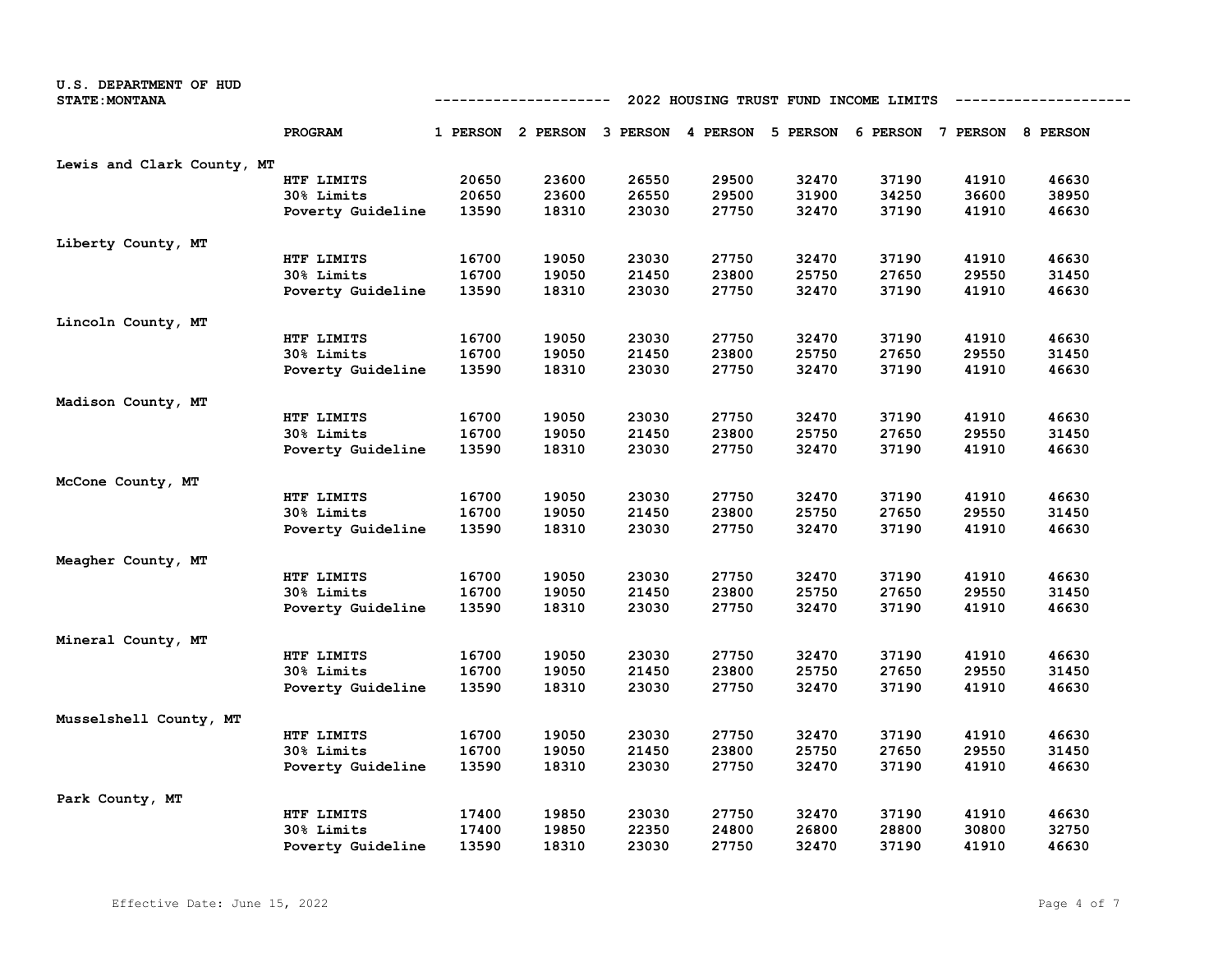| U.S. DEPARTMENT OF HUD<br><b>STATE: MONTANA</b> |                   |       | ----------                                                              |       |       |       | 2022 HOUSING TRUST FUND INCOME LIMITS |       |       |
|-------------------------------------------------|-------------------|-------|-------------------------------------------------------------------------|-------|-------|-------|---------------------------------------|-------|-------|
|                                                 | PROGRAM           |       | 1 PERSON 2 PERSON 3 PERSON 4 PERSON 5 PERSON 6 PERSON 7 PERSON 8 PERSON |       |       |       |                                       |       |       |
| Petroleum County, MT                            |                   |       |                                                                         |       |       |       |                                       |       |       |
|                                                 | HTF LIMITS        | 16700 | 19050                                                                   | 23030 | 27750 | 32470 | 37190                                 | 41910 | 46630 |
|                                                 | 30% Limits        | 16700 | 19050                                                                   | 21450 | 23800 | 25750 | 27650                                 | 29550 | 31450 |
|                                                 | Poverty Guideline | 13590 | 18310                                                                   | 23030 | 27750 | 32470 | 37190                                 | 41910 | 46630 |
| Phillips County, MT                             |                   |       |                                                                         |       |       |       |                                       |       |       |
|                                                 | HTF LIMITS        | 16700 | 19050                                                                   | 23030 | 27750 | 32470 | 37190                                 | 41910 | 46630 |
|                                                 | 30% Limits        | 16700 | 19050                                                                   | 21450 | 23800 | 25750 | 27650                                 | 29550 | 31450 |
|                                                 | Poverty Guideline | 13590 | 18310                                                                   | 23030 | 27750 | 32470 | 37190                                 | 41910 | 46630 |
| Pondera County, MT                              |                   |       |                                                                         |       |       |       |                                       |       |       |
|                                                 | HTF LIMITS        | 16700 | 19050                                                                   | 23030 | 27750 | 32470 | 37190                                 | 41910 | 46630 |
|                                                 | 30% Limits        | 16700 | 19050                                                                   | 21450 | 23800 | 25750 | 27650                                 | 29550 | 31450 |
|                                                 | Poverty Guideline | 13590 | 18310                                                                   | 23030 | 27750 | 32470 | 37190                                 | 41910 | 46630 |
| Powder River County, MT                         |                   |       |                                                                         |       |       |       |                                       |       |       |
|                                                 | HTF LIMITS        | 16700 | 19050                                                                   | 23030 | 27750 | 32470 | 37190                                 | 41910 | 46630 |
|                                                 | 30% Limits        | 16700 | 19050                                                                   | 21450 | 23800 | 25750 | 27650                                 | 29550 | 31450 |
|                                                 | Poverty Guideline | 13590 | 18310                                                                   | 23030 | 27750 | 32470 | 37190                                 | 41910 | 46630 |
| Powell County, MT                               |                   |       |                                                                         |       |       |       |                                       |       |       |
|                                                 | HTF LIMITS        | 16700 | 19050                                                                   | 23030 | 27750 | 32470 | 37190                                 | 41910 | 46630 |
|                                                 | 30% Limits        | 16700 | 19050                                                                   | 21450 | 23800 | 25750 | 27650                                 | 29550 | 31450 |
|                                                 | Poverty Guideline | 13590 | 18310                                                                   | 23030 | 27750 | 32470 | 37190                                 | 41910 | 46630 |
| Prairie County, MT                              |                   |       |                                                                         |       |       |       |                                       |       |       |
|                                                 | HTF LIMITS        | 16700 | 19050                                                                   | 23030 | 27750 | 32470 | 37190                                 | 41910 | 46630 |
|                                                 | 30% Limits        | 16700 | 19050                                                                   | 21450 | 23800 | 25750 | 27650                                 | 29550 | 31450 |
|                                                 | Poverty Guideline | 13590 | 18310                                                                   | 23030 | 27750 | 32470 | 37190                                 | 41910 | 46630 |
| Ravalli County, MT                              |                   |       |                                                                         |       |       |       |                                       |       |       |
|                                                 | HTF LIMITS        | 16700 | 19050                                                                   | 23030 | 27750 | 32470 | 37190                                 | 41910 | 46630 |
|                                                 | 30% Limits        | 16700 | 19050                                                                   | 21450 | 23800 | 25750 | 27650                                 | 29550 | 31450 |
|                                                 | Poverty Guideline | 13590 | 18310                                                                   | 23030 | 27750 | 32470 | 37190                                 | 41910 | 46630 |
| Richland County, MT                             |                   |       |                                                                         |       |       |       |                                       |       |       |
|                                                 | HTF LIMITS        | 19650 | 22450                                                                   | 25250 | 28050 | 32470 | 37190                                 | 41910 | 46630 |
|                                                 | 30% Limits        | 19650 | 22450                                                                   | 25250 | 28050 | 30300 | 32550                                 | 34800 | 37050 |
|                                                 | Poverty Guideline | 13590 | 18310                                                                   | 23030 | 27750 | 32470 | 37190                                 | 41910 | 46630 |
| Roosevelt County, MT                            |                   |       |                                                                         |       |       |       |                                       |       |       |
|                                                 | HTF LIMITS        | 16700 | 19050                                                                   | 23030 | 27750 | 32470 | 37190                                 | 41910 | 46630 |
|                                                 | 30% Limits        | 16700 | 19050                                                                   | 21450 | 23800 | 25750 | 27650                                 | 29550 | 31450 |
|                                                 | Poverty Guideline | 13590 | 18310                                                                   | 23030 | 27750 | 32470 | 37190                                 | 41910 | 46630 |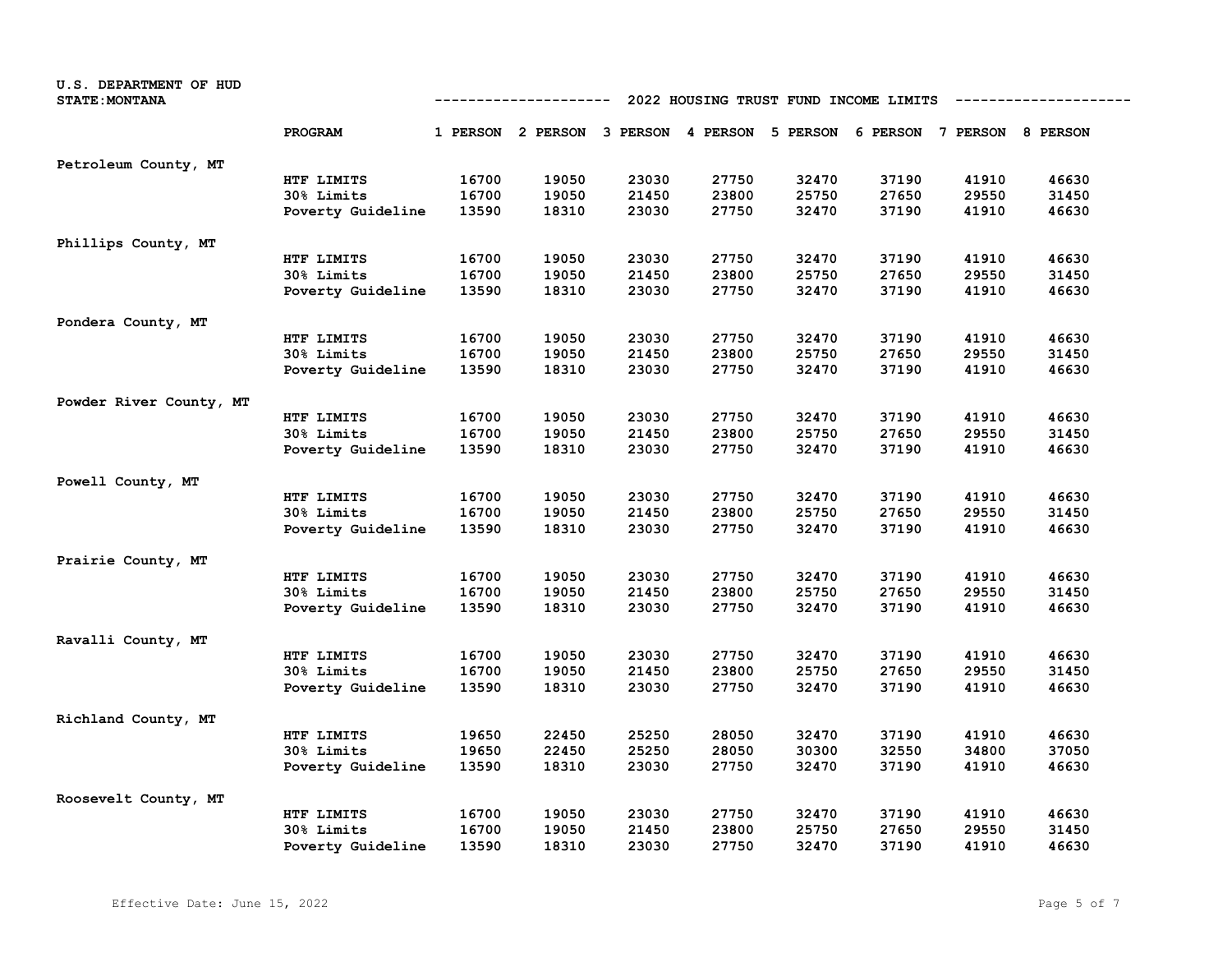| U.S. DEPARTMENT OF HUD<br><b>STATE: MONTANA</b> |                   |       | ----------                                                              |       |       |       | 2022 HOUSING TRUST FUND INCOME LIMITS |       |       |
|-------------------------------------------------|-------------------|-------|-------------------------------------------------------------------------|-------|-------|-------|---------------------------------------|-------|-------|
|                                                 | PROGRAM           |       | 1 PERSON 2 PERSON 3 PERSON 4 PERSON 5 PERSON 6 PERSON 7 PERSON 8 PERSON |       |       |       |                                       |       |       |
| Rosebud County, MT                              |                   |       |                                                                         |       |       |       |                                       |       |       |
|                                                 | HTF LIMITS        | 17150 | 19600                                                                   | 23030 | 27750 | 32470 | 37190                                 | 41910 | 46630 |
|                                                 | 30% Limits        | 17150 | 19600                                                                   | 22050 | 24500 | 26500 | 28450                                 | 30400 | 32350 |
|                                                 | Poverty Guideline | 13590 | 18310                                                                   | 23030 | 27750 | 32470 | 37190                                 | 41910 | 46630 |
| Sanders County, MT                              |                   |       |                                                                         |       |       |       |                                       |       |       |
|                                                 | HTF LIMITS        | 16700 | 19050                                                                   | 23030 | 27750 | 32470 | 37190                                 | 41910 | 46630 |
|                                                 | 30% Limits        | 16700 | 19050                                                                   | 21450 | 23800 | 25750 | 27650                                 | 29550 | 31450 |
|                                                 | Poverty Guideline | 13590 | 18310                                                                   | 23030 | 27750 | 32470 | 37190                                 | 41910 | 46630 |
| Sheridan County, MT                             |                   |       |                                                                         |       |       |       |                                       |       |       |
|                                                 | HTF LIMITS        | 17150 | 19600                                                                   | 23030 | 27750 | 32470 | 37190                                 | 41910 | 46630 |
|                                                 | 30% Limits        | 17150 | 19600                                                                   | 22050 | 24500 | 26500 | 28450                                 | 30400 | 32350 |
|                                                 | Poverty Guideline | 13590 | 18310                                                                   | 23030 | 27750 | 32470 | 37190                                 | 41910 | 46630 |
| Silver Bow County, MT                           |                   |       |                                                                         |       |       |       |                                       |       |       |
|                                                 | HTF LIMITS        | 16700 | 19050                                                                   | 23030 | 27750 | 32470 | 37190                                 | 41910 | 46630 |
|                                                 | 30% Limits        | 16700 | 19050                                                                   | 21450 | 23800 | 25750 | 27650                                 | 29550 | 31450 |
|                                                 | Poverty Guideline | 13590 | 18310                                                                   | 23030 | 27750 | 32470 | 37190                                 | 41910 | 46630 |
| Sweet Grass County, MT                          |                   |       |                                                                         |       |       |       |                                       |       |       |
|                                                 | HTF LIMITS        | 16700 | 19050                                                                   | 23030 | 27750 | 32470 | 37190                                 | 41910 | 46630 |
|                                                 | 30% Limits        | 16700 | 19050                                                                   | 21450 | 23800 | 25750 | 27650                                 | 29550 | 31450 |
|                                                 | Poverty Guideline | 13590 | 18310                                                                   | 23030 | 27750 | 32470 | 37190                                 | 41910 | 46630 |
| Teton County, MT                                |                   |       |                                                                         |       |       |       |                                       |       |       |
|                                                 | HTF LIMITS        | 16700 | 19050                                                                   | 23030 | 27750 | 32470 | 37190                                 | 41910 | 46630 |
|                                                 | 30% Limits        | 16700 | 19050                                                                   | 21450 | 23800 | 25750 | 27650                                 | 29550 | 31450 |
|                                                 | Poverty Guideline | 13590 | 18310                                                                   | 23030 | 27750 | 32470 | 37190                                 | 41910 | 46630 |
| Toole County, MT                                |                   |       |                                                                         |       |       |       |                                       |       |       |
|                                                 | HTF LIMITS        | 16700 | 19050                                                                   | 23030 | 27750 | 32470 | 37190                                 | 41910 | 46630 |
|                                                 | 30% Limits        | 16700 | 19050                                                                   | 21450 | 23800 | 25750 | 27650                                 | 29550 | 31450 |
|                                                 | Poverty Guideline | 13590 | 18310                                                                   | 23030 | 27750 | 32470 | 37190                                 | 41910 | 46630 |
| Treasure County, MT                             |                   |       |                                                                         |       |       |       |                                       |       |       |
|                                                 | HTF LIMITS        | 16700 | 19050                                                                   | 23030 | 27750 | 32470 | 37190                                 | 41910 | 46630 |
|                                                 | 30% Limits        | 16700 | 19050                                                                   | 21450 | 23800 | 25750 | 27650                                 | 29550 | 31450 |
|                                                 | Poverty Guideline | 13590 | 18310                                                                   | 23030 | 27750 | 32470 | 37190                                 | 41910 | 46630 |
| Valley County, MT                               |                   |       |                                                                         |       |       |       |                                       |       |       |
|                                                 | HTF LIMITS        | 16700 | 19050                                                                   | 23030 | 27750 | 32470 | 37190                                 | 41910 | 46630 |
|                                                 | 30% Limits        | 16700 | 19050                                                                   | 21450 | 23800 | 25750 | 27650                                 | 29550 | 31450 |
|                                                 | Poverty Guideline | 13590 | 18310                                                                   | 23030 | 27750 | 32470 | 37190                                 | 41910 | 46630 |